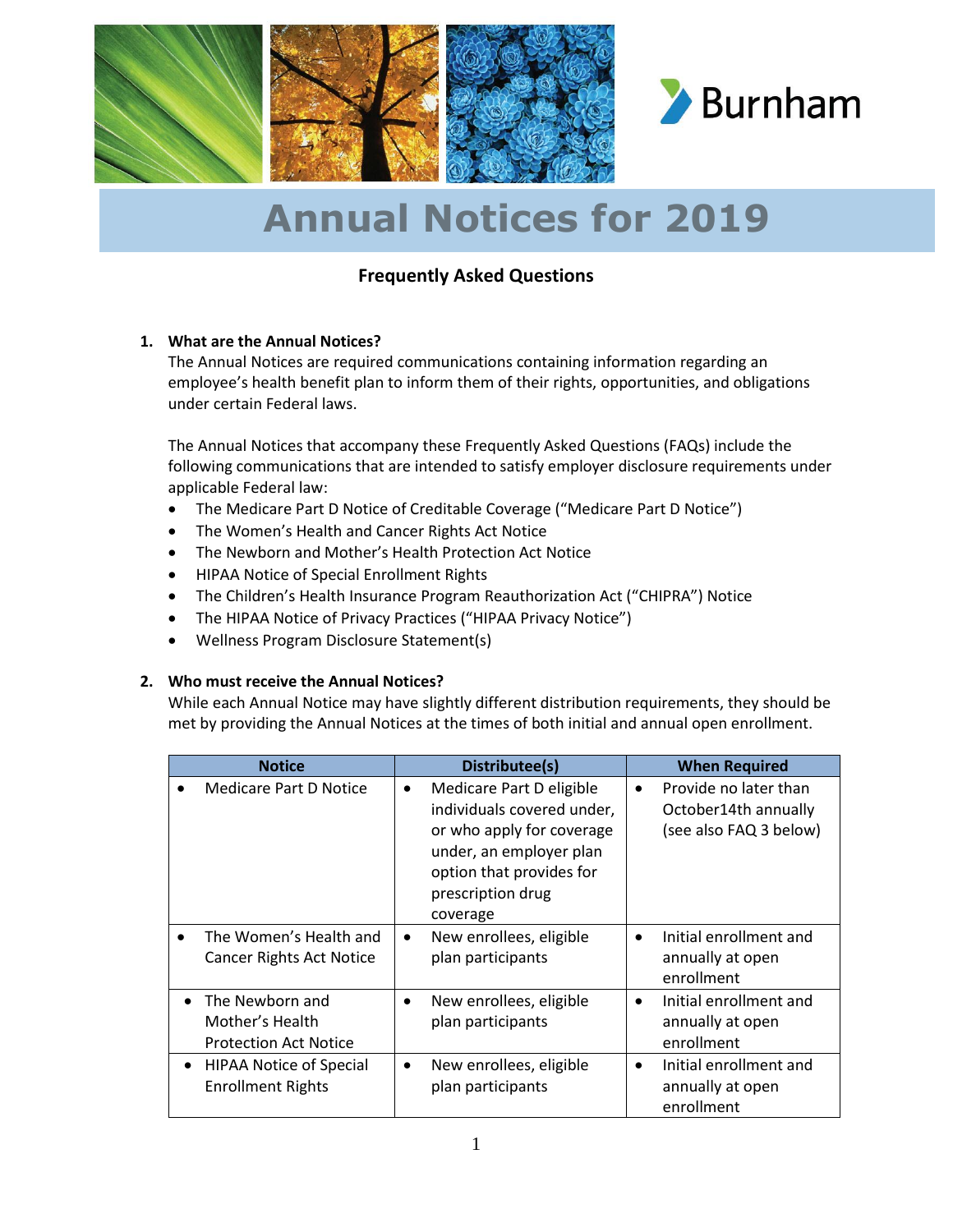

### **Frequently Asked Questions**

| <b>Notice</b>                                                                               | Distributee(s)                                                                                                                                                                                           | <b>When Required</b>                                                                                                                                                                                                                                                                                                      |
|---------------------------------------------------------------------------------------------|----------------------------------------------------------------------------------------------------------------------------------------------------------------------------------------------------------|---------------------------------------------------------------------------------------------------------------------------------------------------------------------------------------------------------------------------------------------------------------------------------------------------------------------------|
| <b>CHIPRA Notice</b>                                                                        | New enrollees, eligible<br>$\bullet$<br>plan participants                                                                                                                                                | Initial enrollment and<br>$\bullet$<br>annually at open<br>enrollment                                                                                                                                                                                                                                                     |
| <b>HIPAA Privacy Notice</b><br>(include to extent<br>applicable)                            | New enrollees and eligible<br>$\bullet$<br>plan participants in a self-<br>funded medical plan<br>(Note: carrier generally is<br>responsible for<br>distributing to enrollees of<br>fully insured plans) | Initial enrollment and<br>$\bullet$<br>annually at open<br>enrollment, in lieu of<br>providing notice of right<br>to receive HIPAA<br>Privacy Notice every 3<br>years (see also FAQ 4<br>below)                                                                                                                           |
| <b>Wellness Program</b><br><b>Disclosure Statement</b><br>(include to extent<br>applicable) | New enrollees and eligible<br>$\bullet$<br>employees                                                                                                                                                     | Initial enrollment and<br>$\bullet$<br>annually at open<br>enrollment<br>Applies to activity<br>$\bullet$<br>outcome-based<br>wellness programs that<br>do not obtain medical<br>information from<br>participants but provide<br>incentives for<br>participating                                                          |
| <b>Notice Regarding Wellness</b><br>Program (include to extent<br>applicable)               | New enrollees and eligible<br>$\bullet$<br>employees                                                                                                                                                     | Initial enrollment and<br>$\bullet$<br>annually at open<br>enrollment<br>Applies to wellness<br>programs that require<br>participants to provide<br>medical information<br>(e.g., through<br>completing a health risk<br>assessment or<br>biometric screening) in<br>order to obtain an<br>incentive for<br>participating |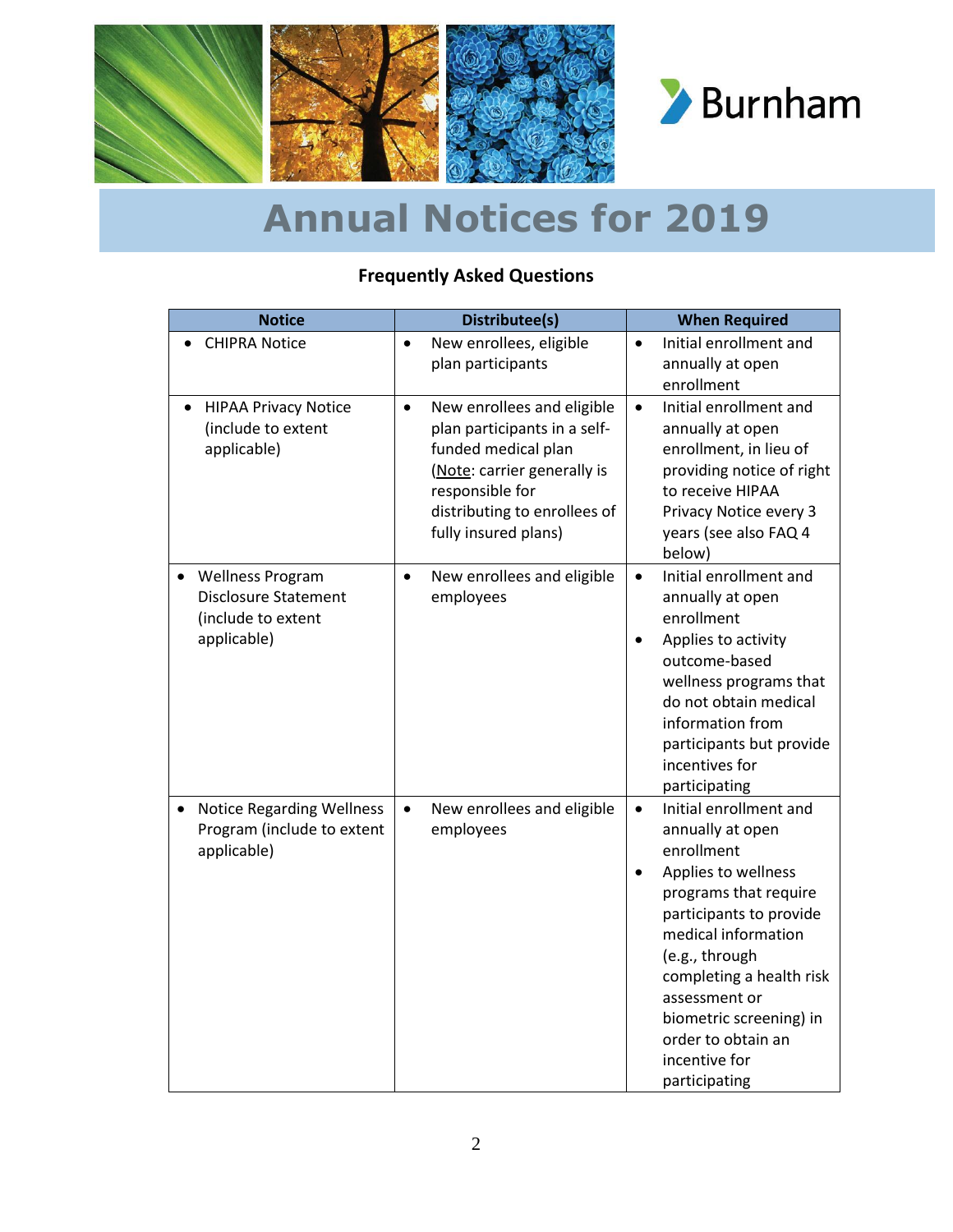

### **Frequently Asked Questions**

### **3. What are the specific distribution requirements for the Medicare Part D Notice?**

At a minimum, the Medicare Part D Notice disclosure must be made at the following times:

- Prior to the first day of the Medicare open enrollment period (October 15th of each year);
- Prior to an individual's initial enrollment period when he or she first becomes eligible to enroll for Medicare;
- Prior to the effective date of coverage for any Medicare eligible individual that joins the employer's plan;
- Whenever the employer no longer offers prescription drug coverage or changes the coverage offered so that it is no longer creditable or becomes creditable; and
- Upon request.

The phrase "prior to" means that the plan participants must have been provided the Medicare Part D Notice within the past 12 months. Furthermore, as long as the Medicare Part D Notice is provided to all plan participants annually, the first two bullet points will have been met.

#### **4. What specific distribution requirements apply to the HIPAA Privacy Notice?**

The HIPAA Privacy Notice is required by Title II of the Health Insurance Portability and Accountability Act of 1996 ("HIPAA") and must be distributed regarding health plans in which protected health information ("PHI") is received, used, disclosed, or maintained at the time of an individual's initial enrollment in the plan, and upon request. In addition, at least once every three years, a health plan must notify individuals who are covered by the plan that the HIPAA Notice is available with instructions on how to obtain a copy of the Notice. This notice of availability requirement is waived, however, if the HIPAA Notice is provided automatically to participants with greater frequency, such as when the Notice is included in the Annual Notice distribution.

As a general rule, if a health plan is a fully insured plan or HMO, the responsibility for providing the privacy notice will rest with the insurance carrier. This is because most employers choose not to handle PHI with respect to the fully insured plans and HMOs that it sponsors, and thus, they will not have access to PHI other than summary health information and enrollment or disenrollment information (which HIPAA provides an exception for). As such, the overall responsibility for HIPAA compliance remains with the carrier.

However, if the employer is a sponsor of a self-insured health plan, including health care flexible spending accounts, or an employer sponsoring a fully insured plan has elected to receive PHI, the plan sponsor has the obligation to furnish the HIPAA privacy notice, and otherwise comply with HIPAA's privacy and data security requirements. This is due to the fact that PHI that is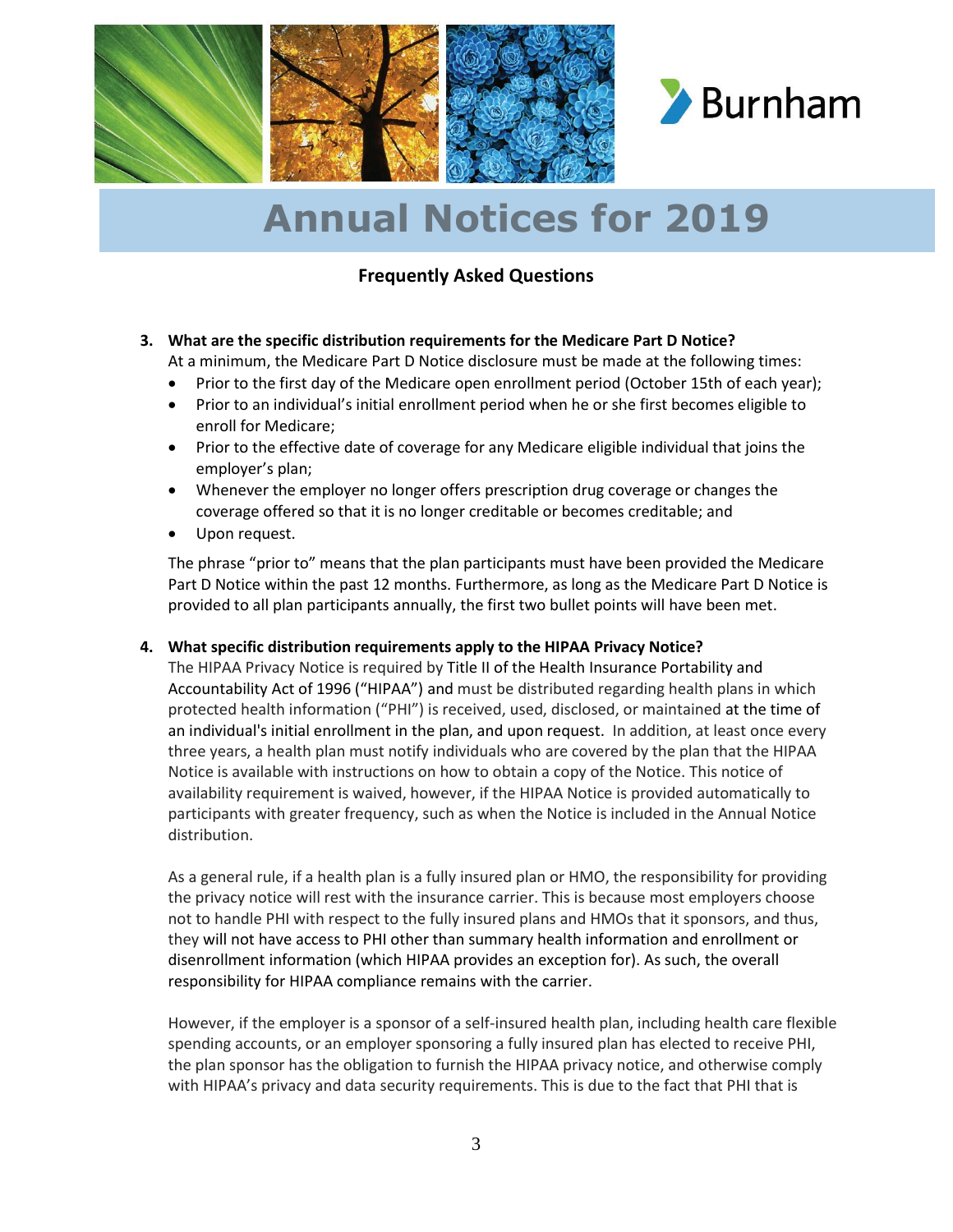

#### **Frequently Asked Questions**

created, maintained, used, and disclosed by the health plan can be readily shared with the plan sponsor or a subcontractor (known as a business associate).

#### **5. How can the Annual Notices be distributed?**

The Annual Notices can be distributed to employees and other plan participants by first class mail, directly (in person), and/or electronically, as long as the distribution method complies with the electronic distribution requirements of the Federal government.

In addition, if there is an Intranet website that contains information about the health plan's customer services or benefits, the Annual Notices can ALSO be posted on the website. Note that the HIPAA Privacy Notice is required to be posted on the Intranet website, if one exists.

**6. May the Annual Notices be sent along with other employee communication materials?**

Yes, the Annual Notices can be sent with other employee communication materials, such as open enrollment information, enrollment confirmation statements, or new hire packets, to alleviate printing excessive amounts of paper.

#### **7. How can the Annual Notices be provided electronically?**

In order to receive disclosure material electronically (for example, via email or by posting on the company's website), the following specific requirements must be met:

- Appropriate and necessary measures must be taken that are reasonably calculated to ensure that the system for furnishing documents results in actual receipt of the information by the individual (for example, sending by return-receipt or conducting periodic reviews or surveys to confirm the delivery system is working as intended) .
- In order to post a required disclosure on a company website, any of the following methods is acceptable:
	- 1) Adding a prominent link from the website's homepage to the separate section of the website that contains the disclosure;
	- 2) Providing directions on the website for how to replace a lost or forgotten password (to the extent one is needed); and
	- 3) Maintaining the documents on the website for a reasonable period of time following giving notice to the employees of their availability.
	- 4) Each individual must be notified at the time a document is furnished electronically, of the significance of the document when it is not otherwise reasonably evident as transmitted and that the individual has a right to request and receive a paper version of the document. The notice requirement applies to all recipients and must be complied with each time an electronic disclosure is made.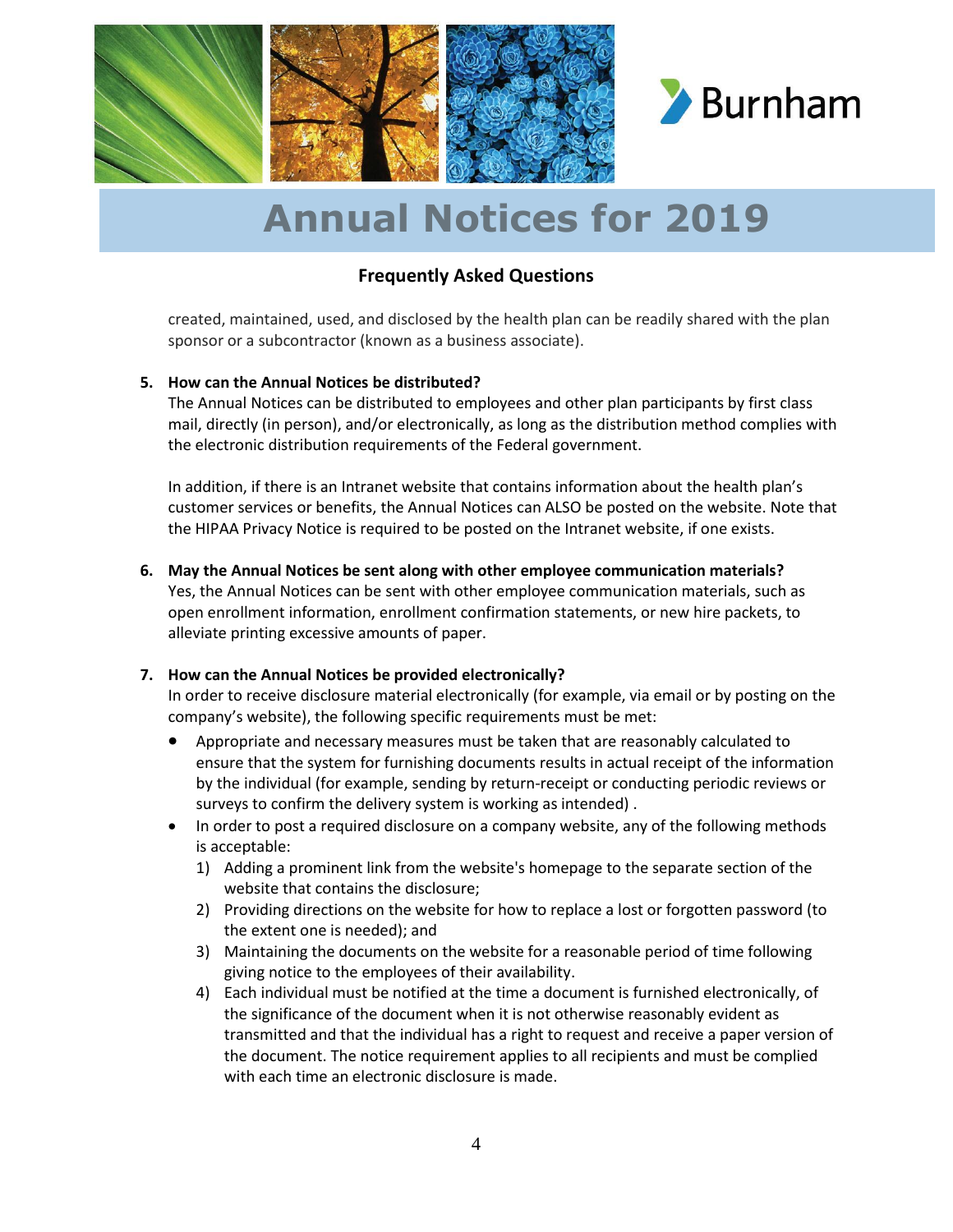

### **Frequently Asked Questions**

- The system for furnishing documents must protect the confidentiality of personal information relating to the individual's accounts and benefits (for example, measures designed to preclude unauthorized receipt of or access to this information by individuals other than the individual for whom the information is intended should be implemented).
- The disclosures in electronic format must be prepared and furnished in a manner that is consistent with the style, format, and content requirements applicable to the particular document.
- The employee recipient must be notified at the time the electronic distribution is furnished, of the significance of the document and his or her responsibility to provide a copy of the electronic disclosure to eligible dependents under the group health plan.
- Participants must have the ability to effectively access documents furnished in electronic format at any location where they are reasonably expected to perform their duties as employees and with respect to whom access to the employer's or plan sponsor's electronic information system is an integral part of those duties, including employees who work at home or who may be traveling.
	- 1) If a participant does not meet these criteria and has no work-related computer access, the individual must have **affirmatively consented**, to receive the documents through electronic media.
	- 2) The consent must be in a manner that reasonably demonstrates the individual's ability to access information in the electronic form that will be used. Requiring the consent to be furnished electronically constitutes a reasonable demonstration of the individual's ability to access the internet.
- **8. Are there other requirements that must be met when obtaining consent from the individual?** Individuals where affirmative consent is needed must be first provided with a clear and conspicuous statement (in electronic or non-electronic form) indicating the following:
	- The types of documents to which consent would apply;
	- That the consent can be withdrawn any anytime without charge;
	- The procedures for withdrawing consent and for updating recipients' addresses;
	- The right to request a paper version of an electronically furnished copy free of charge; and
	- Any hardware and software requirements for assessing and retaining the documents. If there is a change in hardware or software requirements after the individual consents that may make it impossible to receive or retain the information, the individual may renew consent after being given a statement of the new requirements and the right to withdraw without consequences.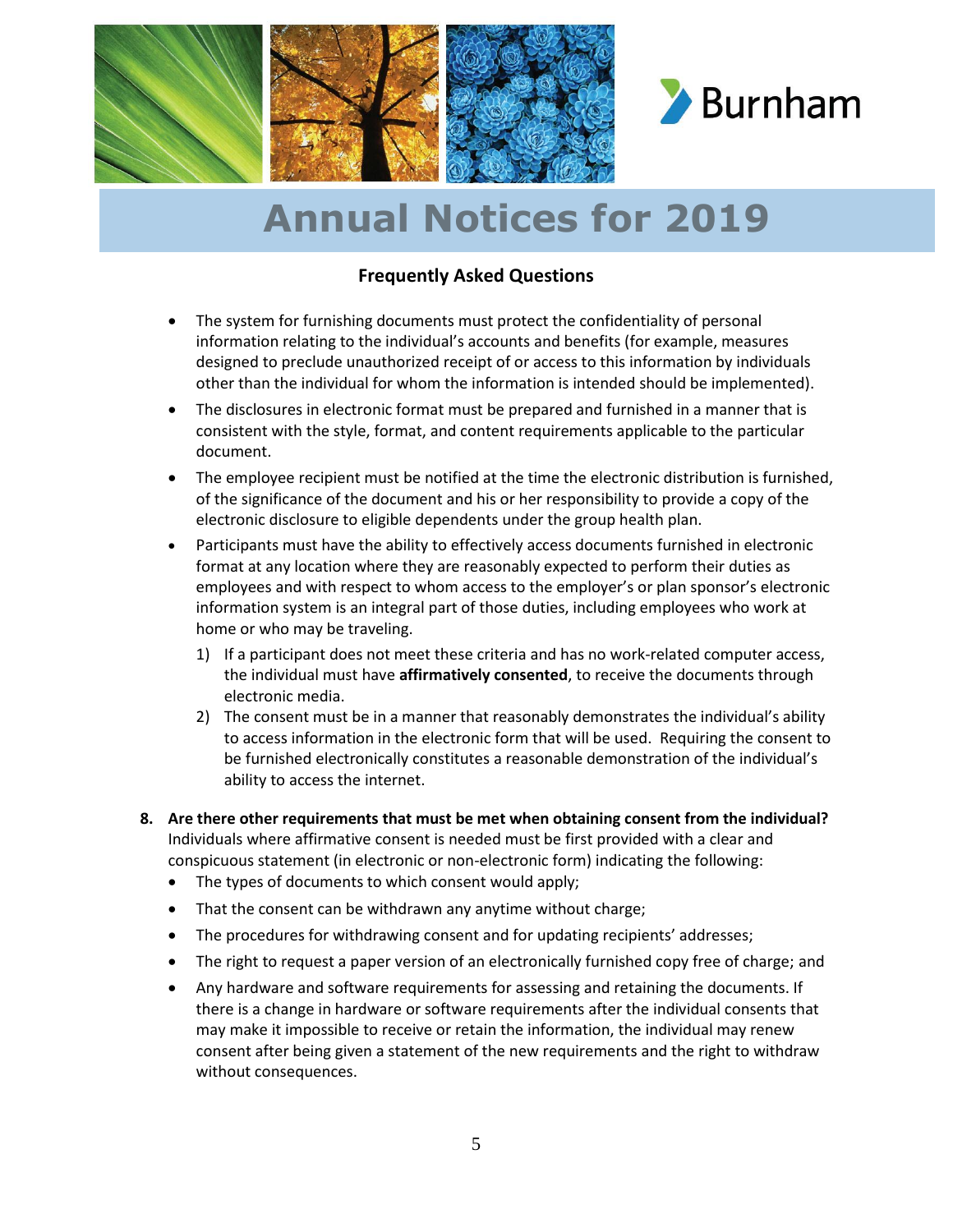

### **Frequently Asked Questions**

**9. Are employees required to certify they've read the information that they received?** No, there is no legal requirement to show that the individual has actually read the Annual Notices. However, employers should retain records to support the fact that they have distributed the Annual Notices and thus, have fulfilled any compliance obligations under Federal law.

#### **10. When must the Wellness Program Disclosure Statement be provided?**

The Wellness Program Disclosure Statement must be included in all communication materials that describe any health-contingent wellness program offered by a group health plan. A healthcontingent group health plan requires individuals to meet a standard related to a health factor, such as a program in which participants receive a reward for not smoking, or for attaining a particular result on a biometric screening.